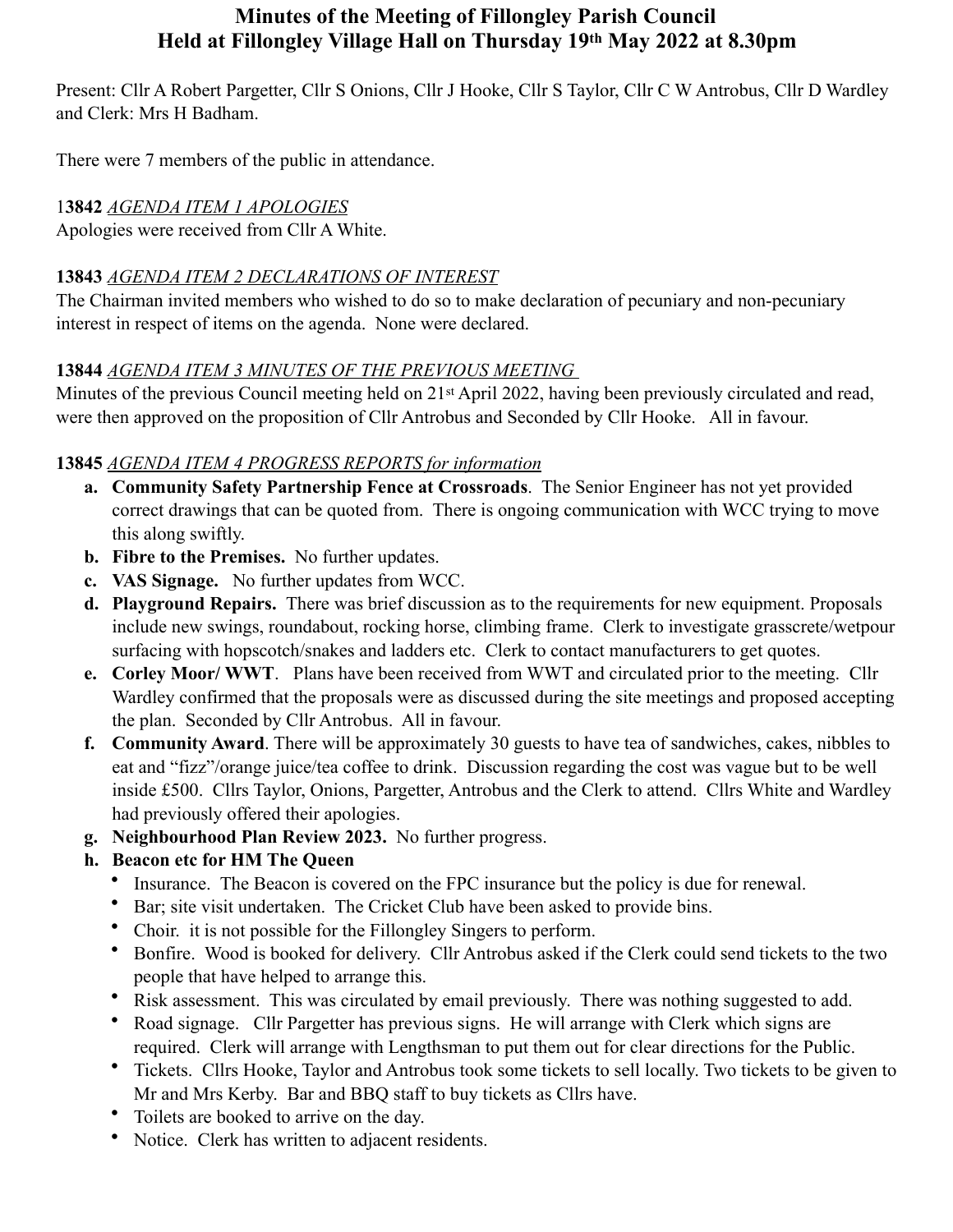- Other. There was some discussion as to number of stewards available and also whether lights/torches would be necessary.
- Distribution of mugs. These have been delivered. Cllr Wardley, Cllr Onions and the Clerk went into Bournebrook School to distribute to the children. The Clerk has begun to distribute the rest of the mugs.
- **i. Oak tree for Queens Green Canopy.** Lord Lieutenant has agreed to unveil the plaque and help bury the Guides time capsule on Wednesday 25th May at 6.30pm. Cubs would normally be using the hut but do not wish to attend and will use the village hall as their base. Guides will be in attendance and help to serve refershements afterwards. Clerk to put general invitation on Facebook but also to invite Rev Braund and the Church JCC. Cllr Taylor offered to make a cake for refreshments. Cllr Onions to bring tea/coffee etc.
- **j. Bank Account Change.** Clerk has realised that it would not be the best time to change accounts when there are so many payments going into the account (related to the beacon) so will progress it after the Jubilee weekend.
- **k. Conifer outside Willow Lane.** Not yet completed.
- **l. Change of speed limit in Wood End Lane.** Clerk and Cllr Humphreys have had no further communication from WCC. Cllr Humphreys chasing it up.
- **m. New bench opposite Caves.** This has been installed.

## **13846** *AGENDA ITEM 5 MATTERS FOR DECISION*

a. **Parish Council insurance renewal.** Policy is due for renewal on 1st June. Clerk has ascertained a partial quote from another insurance company that is significantly lower than the existing renewal however has not yet been able to finalise detailed quote. Cllr Wardley proposed that the Clerk be given delegated powers depending on the final prices obtained. Seconded by Cllr Taylor. All in favour.

#### **13847** *AGENDA ITEM 6 PUBLIC DISCUSSION*

Meeting Closed. There was no public discussion. Meeting re-opened.

## **13848** *AGENDA ITEM 7 CORRESPONDENCE*

- *a.* Request to reseed football pitches*. Clerk was advised to speak to Evan Ross at NWBC for more information.*
- *b.* Bournebrook 25th Anniversary celebration 22nd June*. Three invitations were passed on to Councillors. Councillors will respond individually to the School.*
- *c.* NWACof PCS *Birmingham Airport Consultative Committee minutes circulated by email. Noted.*
- d. NALC Chief Exec Bulletin *5 x Circulated by email. Noted.*
- e. Community Flood Resilience Training. *Circulated by email. Noted.*
- f. Open Space Society Ezine. *Circulated by email. Noted.*
- g. Police SNT Newsletter. *Circulated by email. Noted.*
- h. WCC County Matter email 2 x *Circulated by email. Noted.*
- i. Closure of footbridge on Public Footpath M370. *Noted.*
- j. WALC Limited Company. *Noted.*

## **Planning Applications** to consider;

**PAP/2022/0184** Little Bell Cottage, Coventry Road. Listed Building Consent for the installation of flood resistance measures related to doors, mortar works and rear stonewater guard. *No objections.*

**PAP/2022/0186** Bell Cottage, Coventry Road. Listed Building Consent for the installation of flood resistance measures related to doors, mortar works and rear stonewater guard. *No objections.*

**PAP/2022/0126** 15 Shawbury Lane, Shustoke. Certificate of Lawfulness for exisiting outbuilding.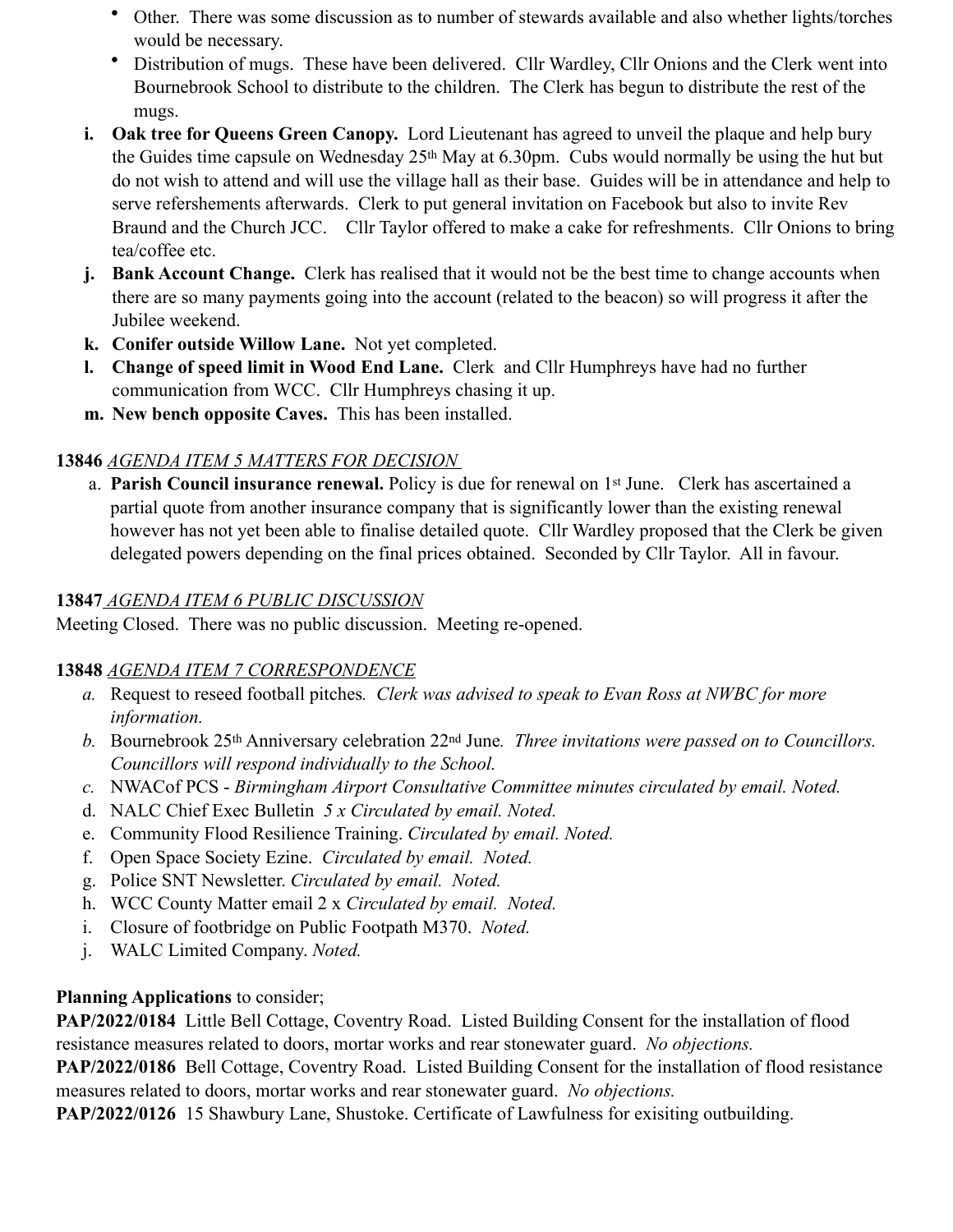**PAP/2022/0197** Manor House Inn, Coventry Road. Works to outbuilding within public house grounds including new openings, paved area and boundary treatment.

**PAP/2022/0198** Manor House Inn, Coventry Road. Listed Building consent for works to outbuilding within public house grounds including new openings, paved area and boundary treatment.

#### To receive the following **Planning Determinations;**

**PAP/2022/0046** Park House Farm Meriden Road. Listed Building Consent To Rebuild Four Bays And Sole Plate Listed Building Consent Granted

**PAP/2021/0498** 1 Woodlands Cottages Broad Lane. Conversion Of Existing Workshop Outbuilding To Residential Use Including Single Storey Extension Withdrawn - Valid Application.

#### **Ongoing Planning Infringement issues;**

- Land behind sewage works, Tamworth Road
- 15 Shawbury Lane
- Packsaddle, Fillongley Road
- The Cleeve, Meriden Road
- Cassidys Coventry Road **CMP/2020/00183**
- Meadow View Farm
- Heart of England Camping issues
- Bella Vista, Coventry Rd **CMP/2020/00273**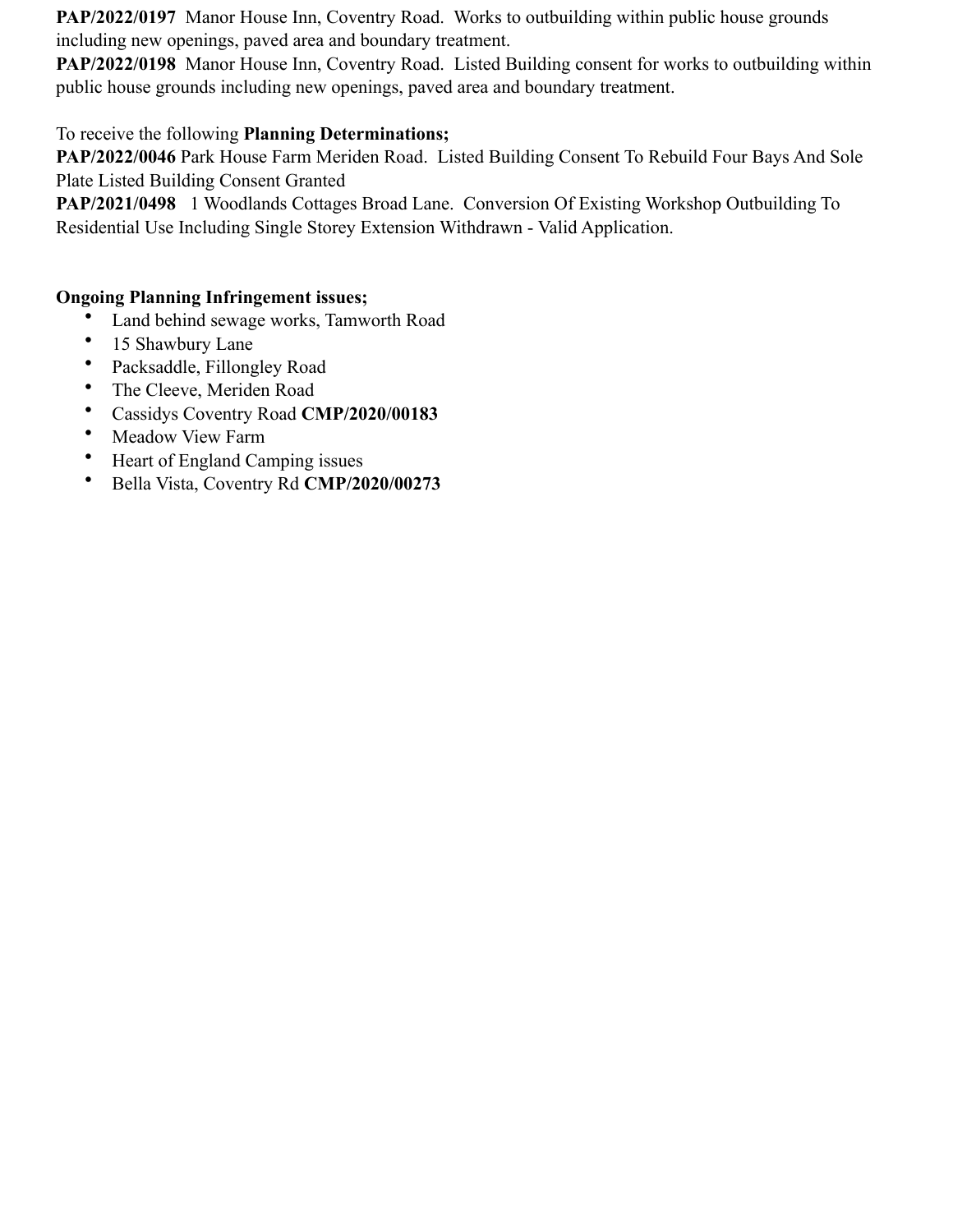#### **13849** *AGENDA ITEM 8 FINANCE*

| Payee                | <b>Reason</b>                  | <b>Nett</b>   | Reclaimable<br><b>VAT</b> | <b>Gross</b>  | <b>Method</b> |
|----------------------|--------------------------------|---------------|---------------------------|---------------|---------------|
| H Badham             | SCP 22 April                   |               |                           |               | <b>BACS</b>   |
| L Judge-Porter       | Manpower April                 |               |                           |               | <b>BACS</b>   |
| <b>HMRC</b>          | Tax                            |               |                           |               | <b>BACS</b>   |
| H Badham             | <b>Broadband May</b>           | 10.00         |                           | 10.00         | <b>BACS</b>   |
| <b>MB</b> Systems    | <b>VOIPE May</b>               | 7.35          | 1.47                      | 8.82          | <b>BACS</b>   |
| Tom White Waste      | Inv                            | 18.74         | 3.75                      | 22.49         | Cemetery BACS |
| V P Recycled Plastic | Bench                          | 435.00        | 87.00                     | 522.00        | <b>BACS</b>   |
| J Hooke              | Frames (Beacon Prize)          | 8.58          |                           | 8.58          | <b>BACS</b>   |
| H Badham             | Choc (Beacon Prize)<br>Postage | 10.00<br>6.85 |                           | 10.00<br>6.85 | <b>BACS</b>   |

Cllr Wardley proposed payment of all invoices listed above. Seconded by Cllr Onions. All in favour.

#### **13850** *AGENDA ITEM 9 COUNCILLORS REPORTS and items for future agenda*

- Cllr Onions attended a second meeting from WCC regarding assistance to Ukranian refugees to see where FPC could help.
- Cllr Hooke noted ruts left in Windmill Lane part of Corley Moor by a skip lorry. Residents have tried to seek reparation from the company but would like the assistance of the Clerk.

## **13851** *AGENDA ITEM 10 NEXT MEETING*

Date of next meeting to be 16th June 2022. Meeting closed at 10.25pm.

#### **13852** *AGENDA ITEM 11 VILLAGE HALL BUSINESS*

- New lease. No update received.
- Renewal of Insurance Policy. Requirement of policy is a full electrical check before 30th June. Cllr Wardley proposed renewal of existing policy. Seconded by Cllr Hooke. All in favour.
- Height Barrier. The supplier will be returning to refit the latchposts.
- Price Increases. Clerk had circulated proposals for increased pricing. Cllr Antrobus proposed acceptance of these, Seconded by Cllr Taylor. All in favour.

| Payee                 | <b>Reason</b>                  | <b>Nett</b> | <b>VAT</b> | <b>Gross</b> | <b>Method</b> |
|-----------------------|--------------------------------|-------------|------------|--------------|---------------|
| J Moore               | Village Hall bkgs/Manpower Mar |             |            |              | <b>BACS</b>   |
| <b>HMRC</b>           | Tax                            |             |            |              |               |
| Tom White Waste       |                                |             |            |              | <b>BACS</b>   |
| Domestic &<br>General | Boiler care plan               | 51.98       |            | 51.98        | DD            |